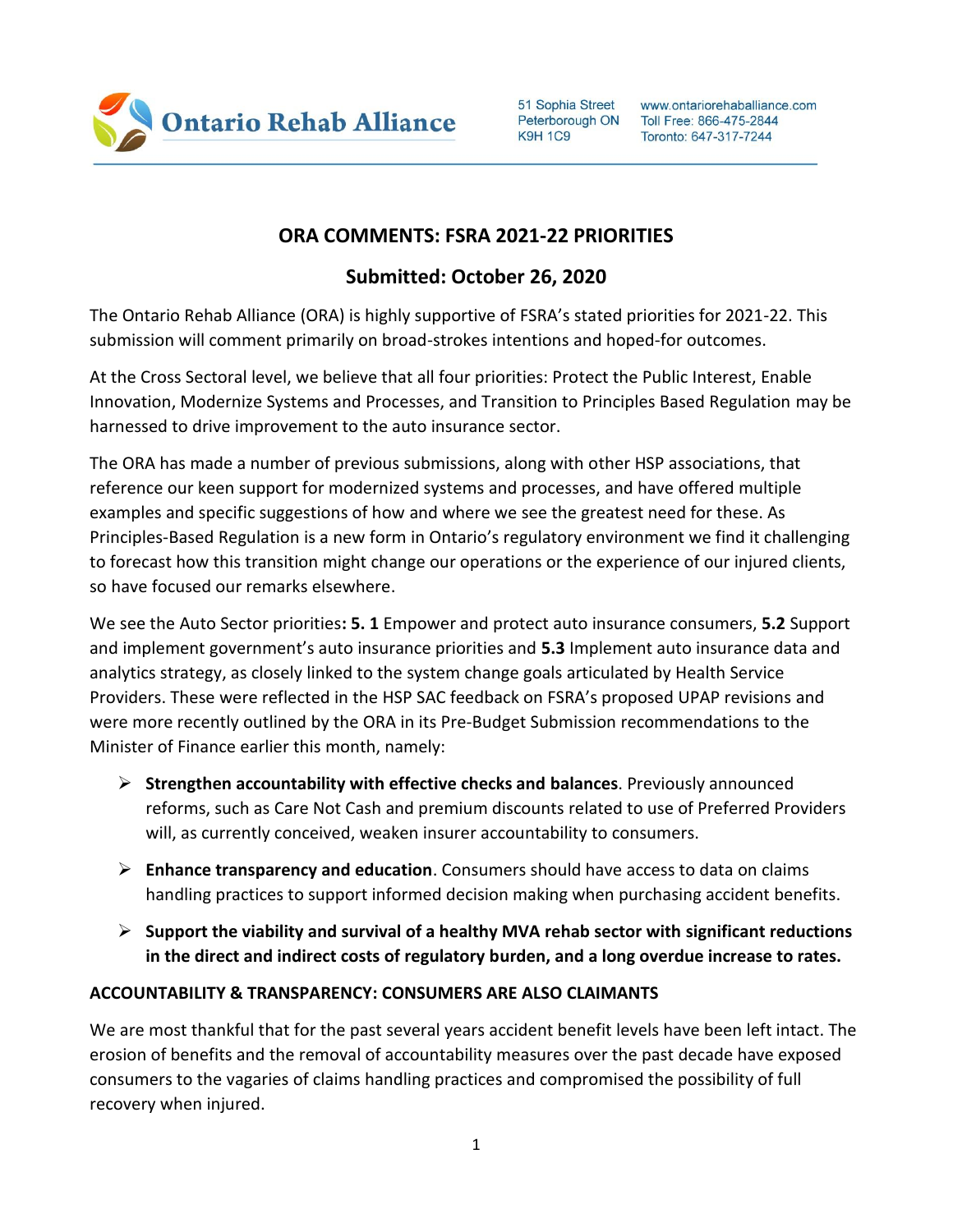Recently proposed reforms to the auto insurance system, both regulatory and legislative, have emphasized the importance of meeting the needs of consumers. The ORA respectfully points out that these proposals have been largely aimed at consumers at the point-of-sale, when products are chosen and purchased, and not to the rights and needs of consumers at the point at which they become a claimant. Arguably, it is at this point that insured persons truly become consumers.

In what other sector are consumers mandated to buy a product but are not enabled to hold the seller to account if it fails to deliver? Sadly, while there are many instances of good faith conduct on the part of insurers, unfair and unsupported denials and delays are ubiquitous. It is for this reason that personal injury lawyers are so necessary in the current system. Reforms that might weaken the capacity of claimants to hire legal representatives must be accompanied by new, accessible accountability mechanisms to take their place.

Such measures should ensure that insurers are held accountable to support claimants in accessing coverage for purchased benefits where such coverage exists within the policy and where recommended by a healthcare provider, to maximize their recovery in the most expeditious manner.

We caution that reforms to promote consumer choice for cost savings purposes may well sacrifice the consumer's access to care in the event they are injured in a collision.

Accessible, meaningful accountability mechanisms should include the public reporting of claims handling practices and violations, and the issuing of penalties significant enough to effectively discourage such violations.

## **REGULATORY BURDEN & VIABILITY OF HSPS IN AUTO INSURNACE SECTOR**

The pandemic has brought about severely decreased revenues simultaneous to extraordinary cost increases in our sector. Our members have had to make investments in and expansion of telehealth platforms, reconfigure clinic spaces, undertake training and reshaping of practices for telehealth delivery, and absorb steep administrative cost increases related to billing, policy and practice changes.

The sourcing and cost of PPE needed to resume or maintain in-person treatment has added an exponential expense. To limit virus spread and meet physical distancing guidelines clinics have dramatically reduced the volume of patients treated per hour and incorporated cleaning and sanitizing between patients. Additionally, many licensed providers are experiencing significant costs related to processing and paying for goods or services that clients require that are sourced from nonlicensed vendors/providers.

While the delayed filing of AIRs, the simplified version of the AIR and the deferred payment of annual FSRA licensing fees in response to the pandemic was appreciated, these measures have not sufficiently addressed the regulatory burden now borne by our significantly weakened sector.

More broadly we ask: *do the costs of the FSRA's regulation of licensed and regulated healthcare providers result in noticeable, quantifiable benefit to consumers? Can FSRA or insurers gather and share any data that might show evidence of this?*